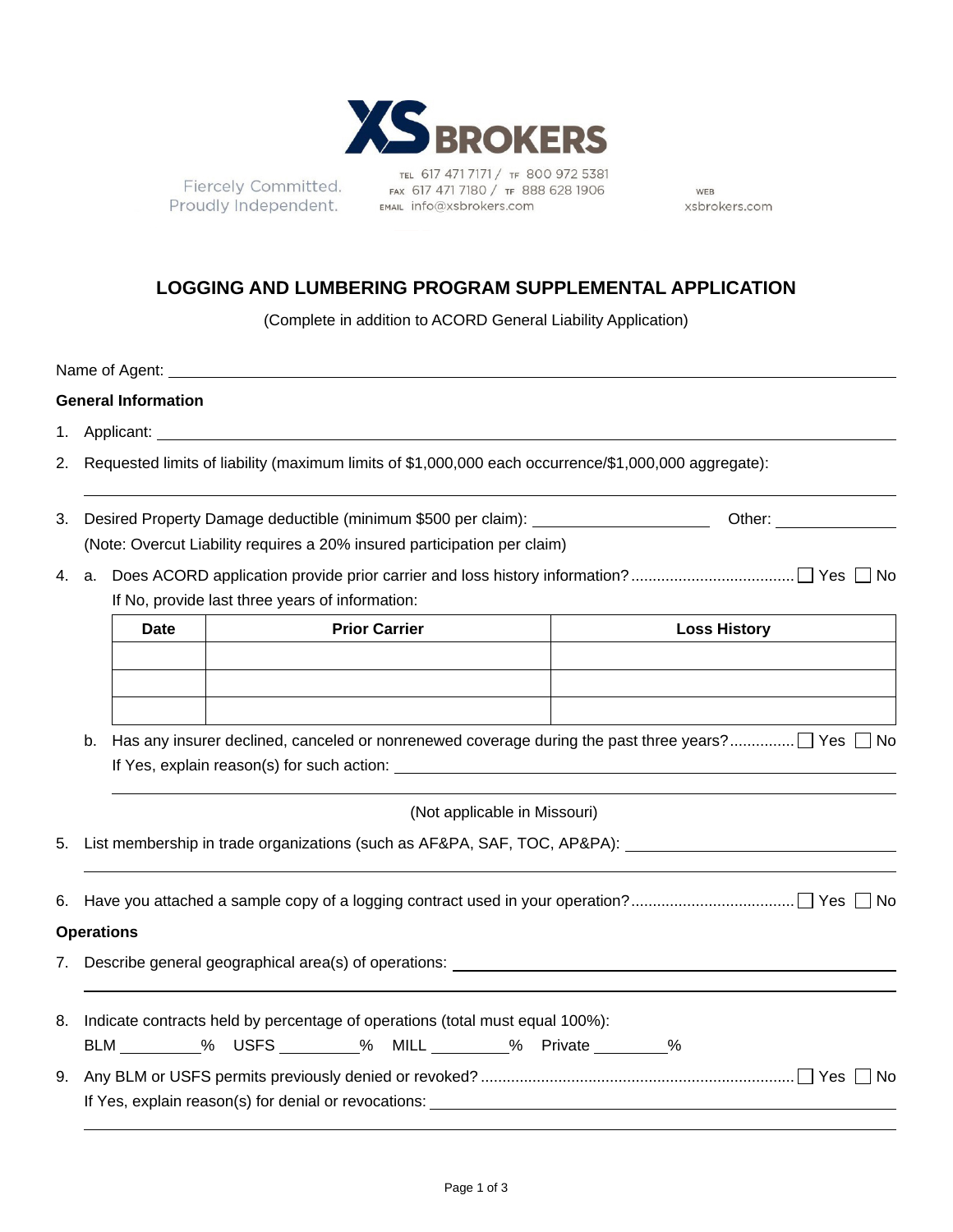| 10. Does work require close proximity to highways, populated areas, recreational lands or water, or power                                                                                 |                |                            |  |  |  |  |  |
|-------------------------------------------------------------------------------------------------------------------------------------------------------------------------------------------|----------------|----------------------------|--|--|--|--|--|
| If Yes, describe precautionary measures taken, including erosion control or landslide prevention:                                                                                         |                |                            |  |  |  |  |  |
| 11. Describe methods used to determine boundaries and identify trees for cutting: ____________________________                                                                            |                |                            |  |  |  |  |  |
| 12. Describe measures taken to prevent trespassing and vandalism: __________________________________                                                                                      |                |                            |  |  |  |  |  |
|                                                                                                                                                                                           |                |                            |  |  |  |  |  |
| If Yes, describe frequency, methods of storage and transport, amounts and types on hand:                                                                                                  |                |                            |  |  |  |  |  |
|                                                                                                                                                                                           |                |                            |  |  |  |  |  |
| 14. Describe types, methods of storage, and methods of transportation of chemicals used (including but not limited to                                                                     |                |                            |  |  |  |  |  |
|                                                                                                                                                                                           |                |                            |  |  |  |  |  |
|                                                                                                                                                                                           |                |                            |  |  |  |  |  |
|                                                                                                                                                                                           |                |                            |  |  |  |  |  |
| 18. Indicate skidding methods used in your operations (show as a percentage of your operations):<br>Ground _______ % Cable _______ % Helicopter ______ % Balloon _______ % Other ______ % |                |                            |  |  |  |  |  |
|                                                                                                                                                                                           |                |                            |  |  |  |  |  |
| If Yes, state exact operations and total annual receipts derived from manufacturing:                                                                                                      |                |                            |  |  |  |  |  |
|                                                                                                                                                                                           |                |                            |  |  |  |  |  |
| <b>Exposure Basis</b>                                                                                                                                                                     |                |                            |  |  |  |  |  |
| 21. Provide estimates of the following operations for next year:                                                                                                                          |                |                            |  |  |  |  |  |
|                                                                                                                                                                                           | <b>Payroll</b> | <b>Number of employees</b> |  |  |  |  |  |
| Woodworking                                                                                                                                                                               | \$             |                            |  |  |  |  |  |
| Logging                                                                                                                                                                                   | \$             |                            |  |  |  |  |  |
| <b>Truck Drivers</b>                                                                                                                                                                      | \$             |                            |  |  |  |  |  |
| Road Building                                                                                                                                                                             | \$             |                            |  |  |  |  |  |
| <b>Bridge or Culvert</b>                                                                                                                                                                  | \$             |                            |  |  |  |  |  |
| Forestry                                                                                                                                                                                  | \$             |                            |  |  |  |  |  |
| Saw mills or planing mills sales                                                                                                                                                          | \$             |                            |  |  |  |  |  |